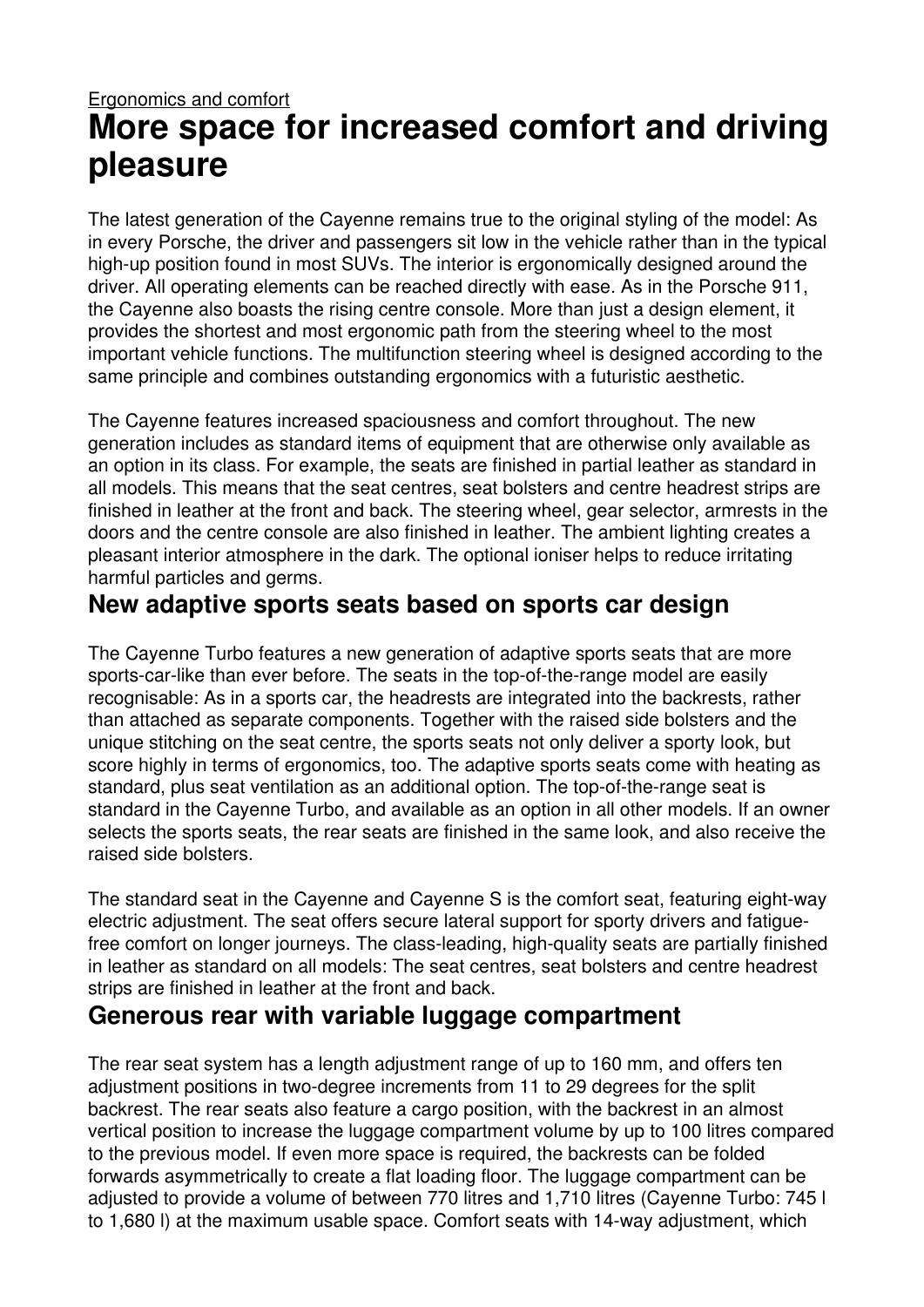can also be equipped with seat heating, are also available as an option.

The Comfort Access feature makes the luggage compartment easily accessible. A small movement of the foot underneath the rear bumper is all that is required to open the tailgate automatically. For security reasons, this function is only active if the system is simultaneously able to identify the vehicle key. The Comfort Access also enables keyless unlocking and locking of the vehicle, as well as keyless engine starting.

As part of its range of equipment ensuring suitability for everyday use, the Cayenne offers practical storage space for everyday driving: The new generation provides a variety of storage options as standard. Bottles with a capacity of up to 1.5 litres can be stored in the front door storage compartments, which have a storage volume of 3.9 litres. The rear doors offer a storage volume of 1.9 litres and can accommodate one-litre bottles. In addition to the 7.8 litre glove compartment, the centre console offers additional storage capacity of between 2.1 and 4.2 litres depending on the design.

### **New: Thermally and noise insulated laminated glass**

Increased comfort ensuring pleasant driving conditions for all vehicle occupants represents one of the key benefits of the new Cayenne. Each model is fitted as standard with heatinsulating glass that reduces heat-up of the passenger compartment. This leads to reduced use of the air conditioning system, which in turn leads to lower noise levels and fewer draughts in the interior of the vehicle.

A new option is the thermally and noise insulated laminated glass. This reflects infra-red radiation, thus reducing heat-up of the interior in strong sunshine. The use of a new acoustic film within the laminated glass design also yields a significant improvement in three key areas:

- Almost 100% of harmful UV rays are blocked. This protects the health of the occupants and increases the service life of the interior in countries with particularly strong sun exposure.
- **The new laminated glass reduces noise from the outside even more** effectively, thus ensuring an even quieter interior. Drive-past noise on wet roads, for example, is almost completely absorbed. The damping effect of the new acoustic film was designed to retain the engine sound.
- Due to the film used between the glass panes, the glass composite of the laminated safety glass retains its shape even after the glass has been smashed, thus providing increased protection against theft.

## **Optional privacy glass and sun blinds**

Porsche offers privacy glass as an option for the Cayenne. With this feature, all of the windows behind the B-pillar, including the rear window, are heavily tinted. The tinting of the single-pane privacy glass reduces visible light to below 20 per cent, thereby protecting rear passengers as well as objects in the rear from unwanted attention. To further increase privacy, the privacy glass can be supplemented with the optional electric sun blinds for the rear side windows. Combination of the privacy glass with the thermally and noise insulated laminated glass is also possible.

## **Panoramic Roof System creates feeling of enhanced**